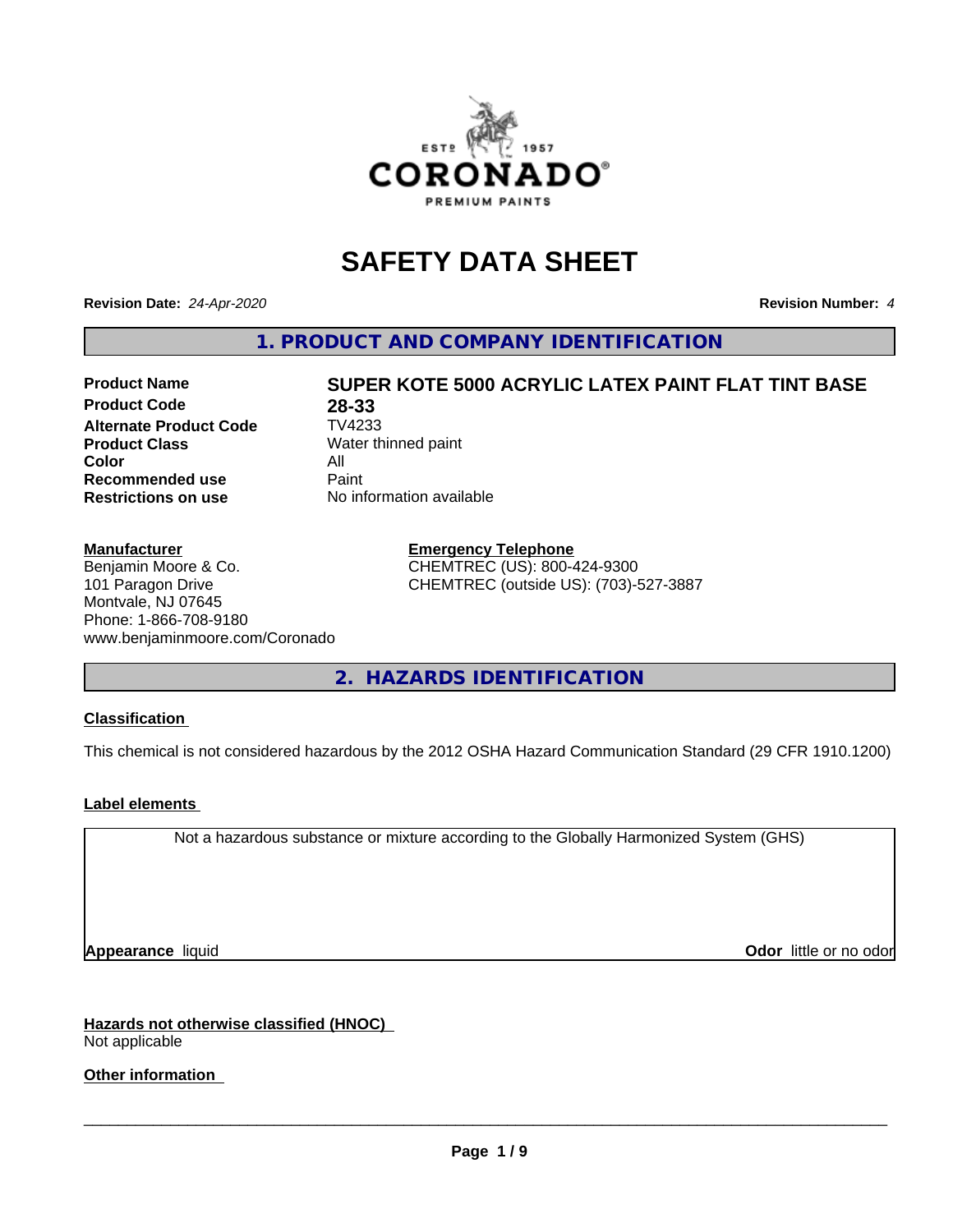No information available

## **3. COMPOSITION INFORMATION ON COMPONENTS**

\_\_\_\_\_\_\_\_\_\_\_\_\_\_\_\_\_\_\_\_\_\_\_\_\_\_\_\_\_\_\_\_\_\_\_\_\_\_\_\_\_\_\_\_\_\_\_\_\_\_\_\_\_\_\_\_\_\_\_\_\_\_\_\_\_\_\_\_\_\_\_\_\_\_\_\_\_\_\_\_\_\_\_\_\_\_\_\_\_\_\_\_\_

| <b>Chemical name</b> | <b>CAS No.</b> | Weight-%  |
|----------------------|----------------|-----------|
| Limestone            | 1317-65-3      | $15 - 20$ |
| Kaolin, calcined     | 92704-41-1     | $10 - 15$ |
| Titanium dioxide     | 13463-67-7     | $5 - 10$  |
| Propylene glycol     | 57-55-6        | -5        |

|                                                  | 4. FIRST AID MEASURES                                                                                    |
|--------------------------------------------------|----------------------------------------------------------------------------------------------------------|
| <b>General Advice</b>                            | No hazards which require special first aid measures.                                                     |
| <b>Eye Contact</b>                               | Rinse thoroughly with plenty of water for at least 15 minutes and consult a<br>physician.                |
| <b>Skin Contact</b>                              | Wash off immediately with soap and plenty of water while removing all<br>contaminated clothes and shoes. |
| <b>Inhalation</b>                                | Move to fresh air. If symptoms persist, call a physician.                                                |
| Ingestion                                        | Clean mouth with water and afterwards drink plenty of water. Consult a physician<br>if necessary.        |
| <b>Most Important</b><br><b>Symptoms/Effects</b> | None known.                                                                                              |
| <b>Notes To Physician</b>                        | Treat symptomatically.                                                                                   |
|                                                  |                                                                                                          |

**5. FIRE-FIGHTING MEASURES**

| <b>Suitable Extinguishing Media</b>                                              | Use extinguishing measures that are appropriate to local<br>circumstances and the surrounding environment.                                   |
|----------------------------------------------------------------------------------|----------------------------------------------------------------------------------------------------------------------------------------------|
| Protective equipment and precautions for firefighters                            | As in any fire, wear self-contained breathing apparatus<br>pressure-demand, MSHA/NIOSH (approved or equivalent)<br>and full protective gear. |
| <b>Specific Hazards Arising From The Chemical</b>                                | Closed containers may rupture if exposed to fire or<br>extreme heat.                                                                         |
| Sensitivity to mechanical impact                                                 | No                                                                                                                                           |
| Sensitivity to static discharge                                                  | No.                                                                                                                                          |
| <b>Flash Point Data</b><br>Flash point (°F)<br>Flash Point (°C)<br><b>Method</b> | Not applicable<br>Not applicable<br>Not applicable                                                                                           |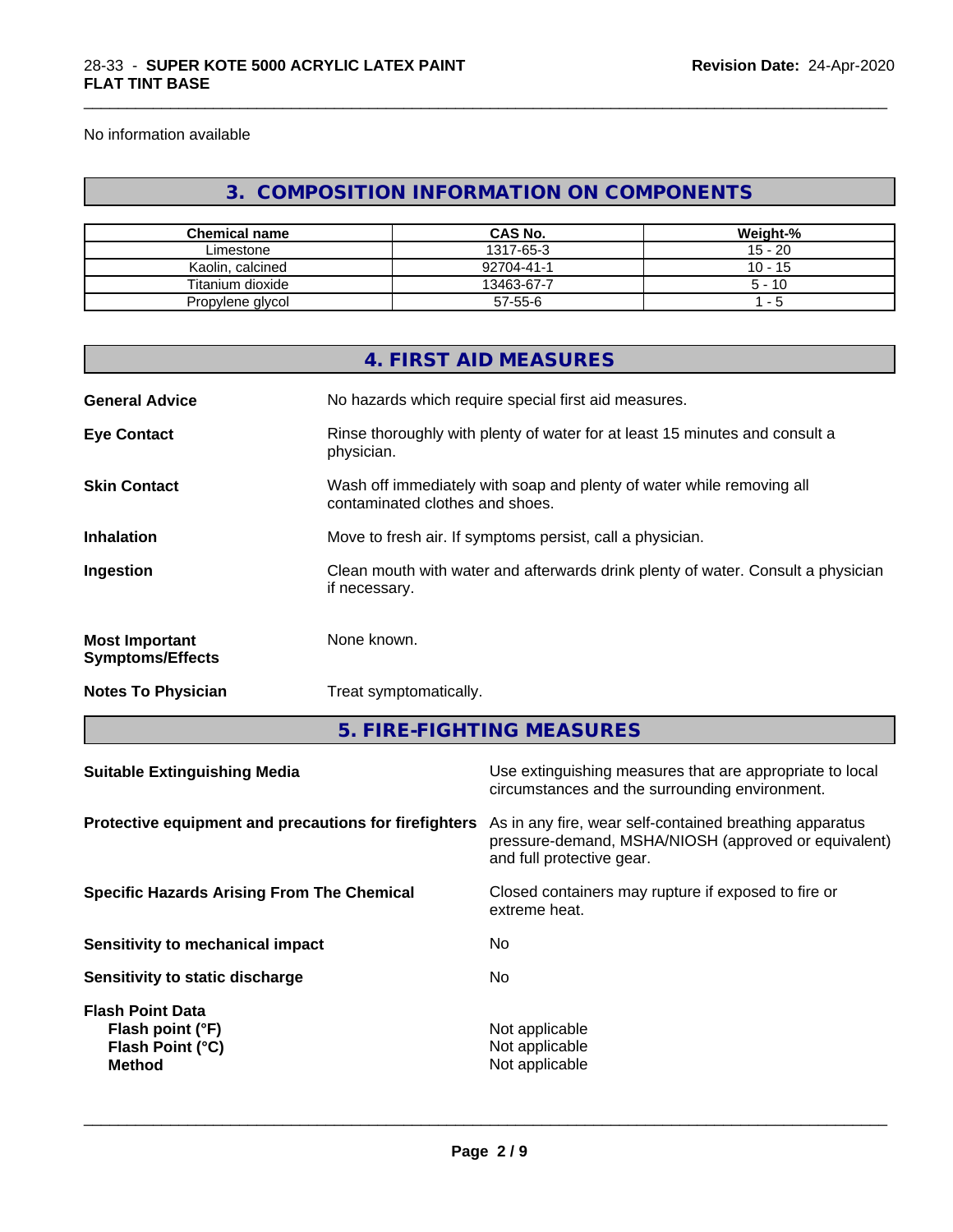#### **Flammability Limits In Air**

**Lower flammability limit:** Not applicable **Upper flammability limit:** Not applicable

\_\_\_\_\_\_\_\_\_\_\_\_\_\_\_\_\_\_\_\_\_\_\_\_\_\_\_\_\_\_\_\_\_\_\_\_\_\_\_\_\_\_\_\_\_\_\_\_\_\_\_\_\_\_\_\_\_\_\_\_\_\_\_\_\_\_\_\_\_\_\_\_\_\_\_\_\_\_\_\_\_\_\_\_\_\_\_\_\_\_\_\_\_

**NFPA Health:** 1 **Flammability:** 0 **Instability:** 0 **Special:** Not Applicable

#### **NFPA Legend**

- 0 Not Hazardous
- 1 Slightly
- 2 Moderate
- 3 High
- 4 Severe

*The ratings assigned are only suggested ratings, the contractor/employer has ultimate responsibilities for NFPA ratings where this system is used.*

*Additional information regarding the NFPA rating system is available from the National Fire Protection Agency (NFPA) at www.nfpa.org.*

### **6. ACCIDENTAL RELEASE MEASURES**

| <b>Personal Precautions</b>      | Avoid contact with skin, eyes and clothing. Ensure adequate ventilation.                                                                                                         |
|----------------------------------|----------------------------------------------------------------------------------------------------------------------------------------------------------------------------------|
| <b>Other Information</b>         | Prevent further leakage or spillage if safe to do so.                                                                                                                            |
| <b>Environmental precautions</b> | See Section 12 for additional Ecological Information.                                                                                                                            |
| <b>Methods for Cleaning Up</b>   | Soak up with inert absorbent material. Sweep up and shovel into suitable<br>containers for disposal.                                                                             |
|                                  | 7. HANDLING AND STORAGE                                                                                                                                                          |
| <b>Handling</b>                  | Avoid contact with skin, eyes and clothing. Avoid breathing vapors, spray mists or<br>sanding dust. In case of insufficient ventilation, wear suitable respiratory<br>equipment. |
| <b>Storage</b>                   | Keep container tightly closed. Keep out of the reach of children.                                                                                                                |
| <b>Incompatible Materials</b>    | No information available                                                                                                                                                         |
|                                  |                                                                                                                                                                                  |

**8. EXPOSURE CONTROLS/PERSONAL PROTECTION**

#### **Exposure Limits**

| <b>Chemical name</b> | <b>ACGIH TLV</b>         | <b>OSHA PEL</b>                        |
|----------------------|--------------------------|----------------------------------------|
| ∟imestone            | N/E                      | <b>TWA</b><br>15 mg/m <sup>3</sup> - 1 |
|                      |                          | <b>TWA</b><br>$5 \text{ ma/m}^3$ -     |
| Titanium dioxide     | TWA: $10 \text{ ma/m}^3$ | <b>TWA</b><br>15 mg/m <sup>3</sup> - . |

#### **Legend**

ACGIH - American Conference of Governmental Industrial Hygienists Exposure Limits OSHA - Occupational Safety & Health Administration Exposure Limits N/E - Not Established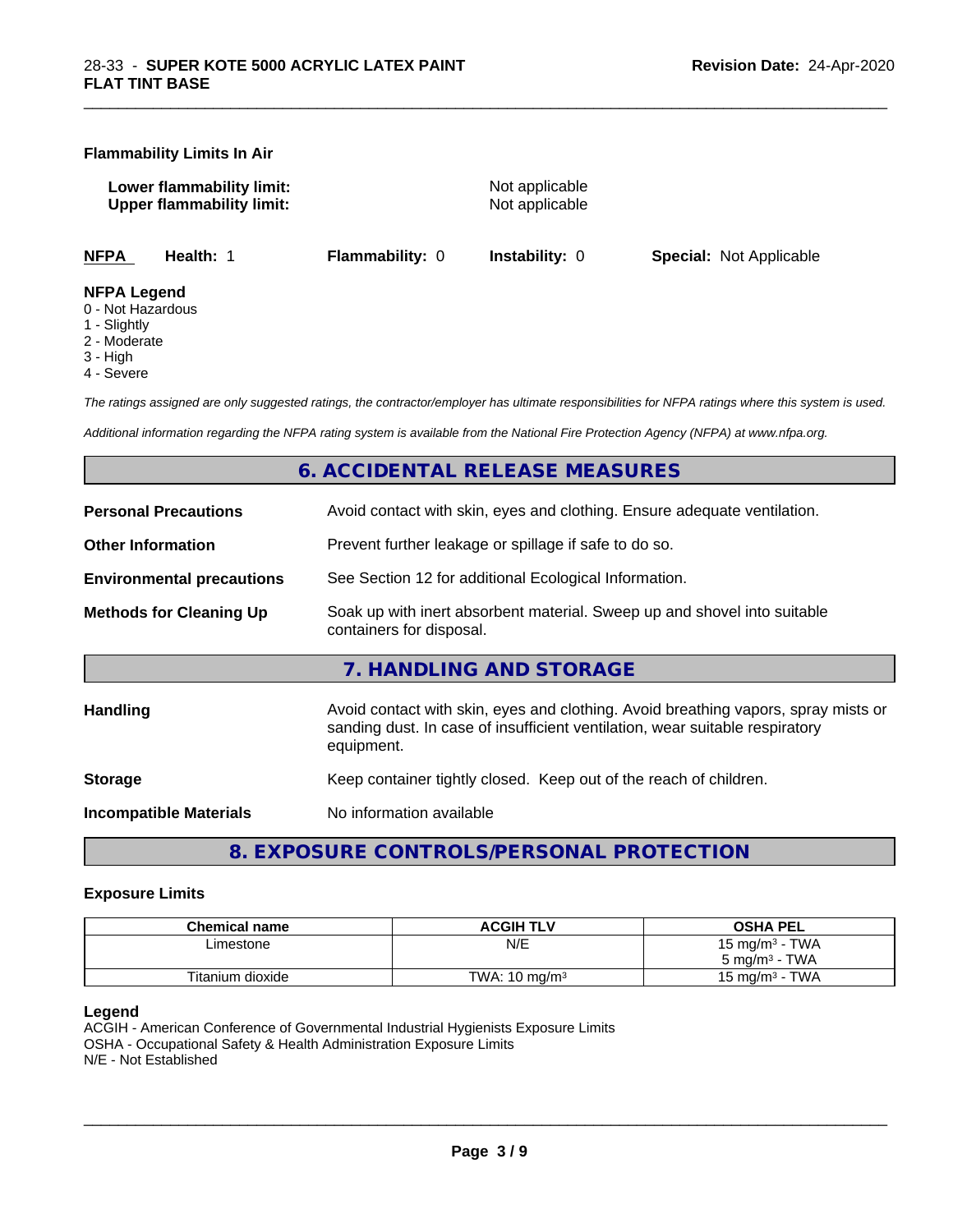| <b>Engineering Measures</b>          | Ensure adequate ventilation, especially in confined areas.                                                                          |  |  |
|--------------------------------------|-------------------------------------------------------------------------------------------------------------------------------------|--|--|
| <b>Personal Protective Equipment</b> |                                                                                                                                     |  |  |
| <b>Eye/Face Protection</b>           | Safety glasses with side-shields.                                                                                                   |  |  |
| <b>Skin Protection</b>               | Protective gloves and impervious clothing.                                                                                          |  |  |
| <b>Respiratory Protection</b>        | In case of insufficient ventilation wear suitable respiratory equipment.                                                            |  |  |
| <b>Hygiene Measures</b>              | Avoid contact with skin, eyes and clothing. Remove and wash contaminated<br>clothing before re-use. Wash thoroughly after handling. |  |  |

\_\_\_\_\_\_\_\_\_\_\_\_\_\_\_\_\_\_\_\_\_\_\_\_\_\_\_\_\_\_\_\_\_\_\_\_\_\_\_\_\_\_\_\_\_\_\_\_\_\_\_\_\_\_\_\_\_\_\_\_\_\_\_\_\_\_\_\_\_\_\_\_\_\_\_\_\_\_\_\_\_\_\_\_\_\_\_\_\_\_\_\_\_

### **9. PHYSICAL AND CHEMICAL PROPERTIES**

| Appearance                           | liquid                   |
|--------------------------------------|--------------------------|
| Odor                                 | little or no odor        |
| <b>Odor Threshold</b>                | No information available |
| Density (Ibs/gal)                    | $11.2 - 11.6$            |
| <b>Specific Gravity</b>              | $1.34 - 1.39$            |
| рH                                   | No information available |
| <b>Viscosity (cps)</b>               | No information available |
| Solubility(ies)                      | No information available |
| <b>Water solubility</b>              | No information available |
| <b>Evaporation Rate</b>              | No information available |
| Vapor pressure                       | No information available |
| Vapor density                        | No information available |
| Wt. % Solids                         | $45 - 55$                |
| Vol. % Solids                        | $25 - 35$                |
| Wt. % Volatiles                      | $45 - 55$                |
| Vol. % Volatiles                     | $65 - 75$                |
| <b>VOC Regulatory Limit (g/L)</b>    | < 50                     |
| <b>Boiling Point (°F)</b>            | 212                      |
| <b>Boiling Point (°C)</b>            | 100                      |
| Freezing point (°F)                  | 32                       |
| <b>Freezing Point (°C)</b>           | 0                        |
| Flash point (°F)                     | Not applicable           |
| Flash Point (°C)                     | Not applicable           |
| <b>Method</b>                        | Not applicable           |
| Flammability (solid, gas)            | Not applicable           |
| <b>Upper flammability limit:</b>     | Not applicable           |
| Lower flammability limit:            | Not applicable           |
| <b>Autoignition Temperature (°F)</b> | No information available |
| <b>Autoignition Temperature (°C)</b> | No information available |
| Decomposition Temperature (°F)       | No information available |
| Decomposition Temperature (°C)       | No information available |
| <b>Partition coefficient</b>         | No information available |

### **10. STABILITY AND REACTIVITY**

**Reactivity Not Applicable** Not Applicable

**Chemical Stability Chemical Stability** Stable under normal conditions.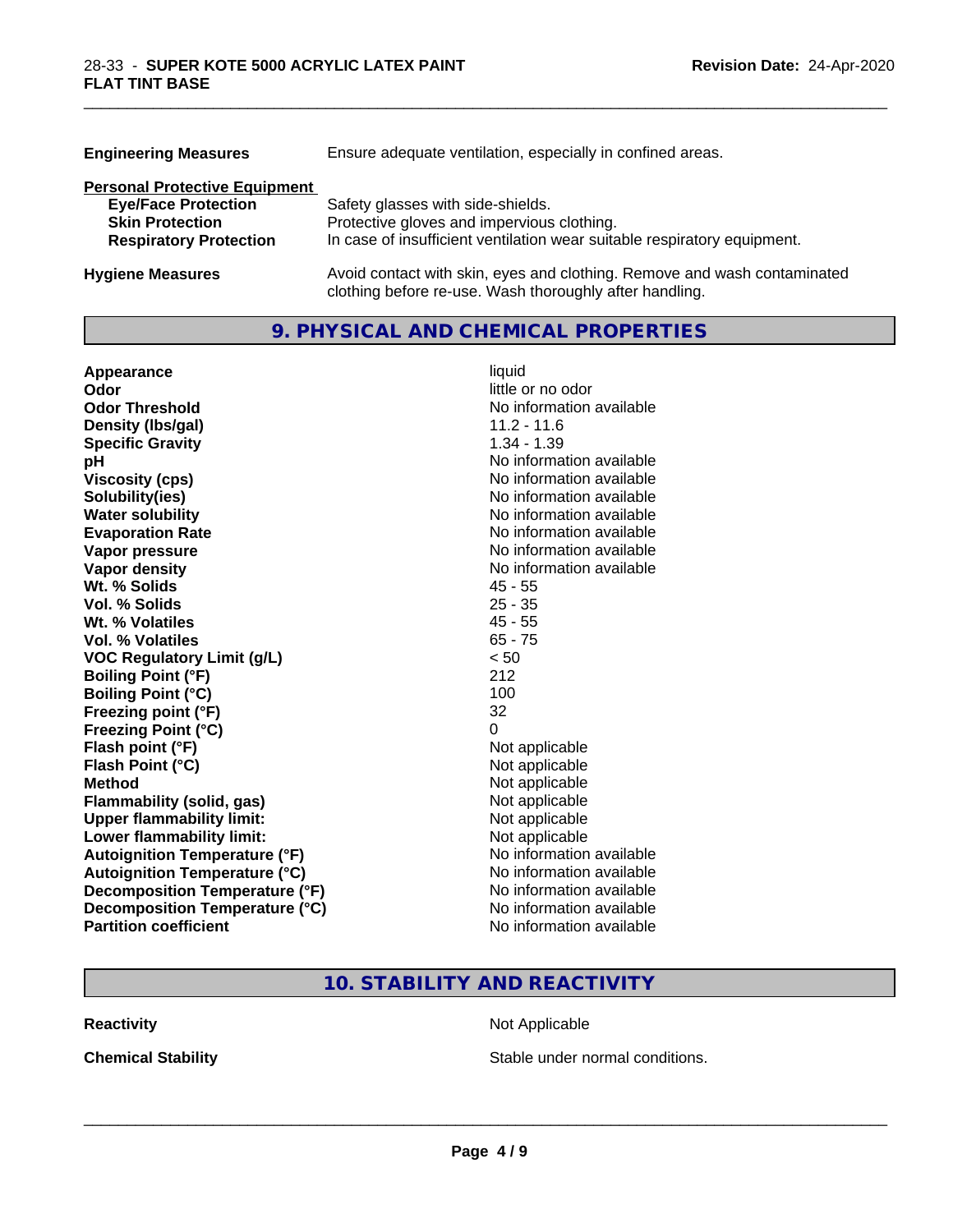| <b>Conditions to avoid</b>                                                                 |                                                       | Prevent from freezing.                                                                                            |                 |  |
|--------------------------------------------------------------------------------------------|-------------------------------------------------------|-------------------------------------------------------------------------------------------------------------------|-----------------|--|
| <b>Incompatible Materials</b>                                                              |                                                       | No materials to be especially mentioned.                                                                          |                 |  |
| <b>Hazardous Decomposition Products</b>                                                    |                                                       | None under normal use.                                                                                            |                 |  |
| <b>Possibility of hazardous reactions</b>                                                  |                                                       | None under normal conditions of use.                                                                              |                 |  |
|                                                                                            |                                                       | 11. TOXICOLOGICAL INFORMATION                                                                                     |                 |  |
| <b>Product Information</b>                                                                 |                                                       |                                                                                                                   |                 |  |
| Information on likely routes of exposure                                                   |                                                       |                                                                                                                   |                 |  |
| <b>Principal Routes of Exposure</b>                                                        | Eye contact, skin contact and inhalation.             |                                                                                                                   |                 |  |
| <b>Acute Toxicity</b>                                                                      |                                                       |                                                                                                                   |                 |  |
| <b>Product Information</b>                                                                 | No information available                              |                                                                                                                   |                 |  |
| Symptoms related to the physical, chemical and toxicological characteristics               |                                                       |                                                                                                                   |                 |  |
| <b>Symptoms</b>                                                                            | No information available                              |                                                                                                                   |                 |  |
| Delayed and immediate effects as well as chronic effects from short and long-term exposure |                                                       |                                                                                                                   |                 |  |
|                                                                                            |                                                       |                                                                                                                   |                 |  |
| Eye contact<br><b>Skin contact</b>                                                         | skin and cause irritation.                            | May cause slight irritation.<br>Substance may cause slight skin irritation. Prolonged or repeated contact may dry |                 |  |
| Inhalation                                                                                 |                                                       | May cause irritation of respiratory tract.                                                                        |                 |  |
| Ingestion                                                                                  |                                                       | Ingestion may cause gastrointestinal irritation, nausea, vomiting and diarrhea.                                   |                 |  |
| <b>Sensitization</b><br><b>Neurological Effects</b>                                        | No information available<br>No information available. |                                                                                                                   |                 |  |
| <b>Mutagenic Effects</b>                                                                   | No information available.                             |                                                                                                                   |                 |  |
| <b>Reproductive Effects</b>                                                                | No information available.                             |                                                                                                                   |                 |  |
| <b>Developmental Effects</b>                                                               |                                                       | No information available.                                                                                         |                 |  |
| <b>Target organ effects</b>                                                                |                                                       | No information available.                                                                                         |                 |  |
| <b>STOT - single exposure</b>                                                              |                                                       | No information available.                                                                                         |                 |  |
| <b>STOT - repeated exposure</b>                                                            | No information available.                             |                                                                                                                   |                 |  |
| Other adverse effects<br><b>Aspiration Hazard</b>                                          | No information available.<br>No information available |                                                                                                                   |                 |  |
| <b>Numerical measures of toxicity</b>                                                      |                                                       |                                                                                                                   |                 |  |
| The following values are calculated based on chapter 3.1 of the GHS document               |                                                       |                                                                                                                   |                 |  |
|                                                                                            |                                                       |                                                                                                                   |                 |  |
| <b>ATEmix (oral)</b><br><b>ATEmix (dermal)</b>                                             | 14014 mg/kg<br>1966552 mg/kg                          |                                                                                                                   |                 |  |
| <b>Component Information</b>                                                               |                                                       |                                                                                                                   |                 |  |
| Chemical name                                                                              | Oral LD50                                             | Dermal LD50                                                                                                       | Inhalation LC50 |  |
| Kaolin, calcined<br>92704-41-1                                                             | > 2000 mg/kg (Rat)                                    |                                                                                                                   |                 |  |
| Titanium dioxide                                                                           | > 10000 mg/kg (Rat)                                   | $\blacksquare$                                                                                                    | $\blacksquare$  |  |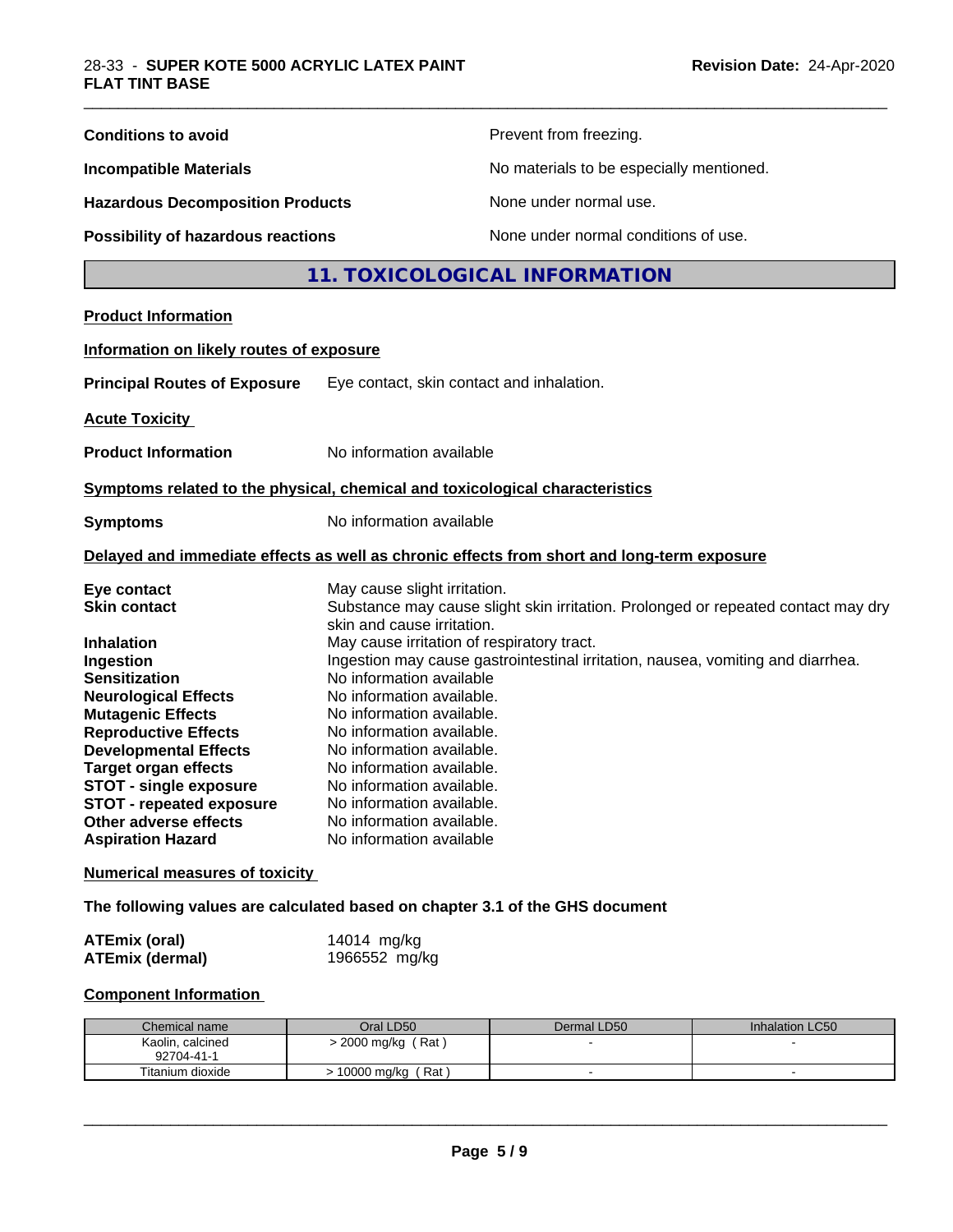| $\sim$ $\sim$<br>10100<br>.3463-67-7 |                                                        |                                             |  |
|--------------------------------------|--------------------------------------------------------|---------------------------------------------|--|
| alycol<br>Propylene                  | $\sim$<br>Rat<br>$\alpha$ /kr<br>- 20 L<br><b>UIIV</b> | 20800<br>$\cdots$<br>Rabbit<br>, mg/kg<br>- |  |
| 57-55-6                              |                                                        |                                             |  |

\_\_\_\_\_\_\_\_\_\_\_\_\_\_\_\_\_\_\_\_\_\_\_\_\_\_\_\_\_\_\_\_\_\_\_\_\_\_\_\_\_\_\_\_\_\_\_\_\_\_\_\_\_\_\_\_\_\_\_\_\_\_\_\_\_\_\_\_\_\_\_\_\_\_\_\_\_\_\_\_\_\_\_\_\_\_\_\_\_\_\_\_\_

#### **Chronic Toxicity**

#### **Carcinogenicity**

*The information below indicateswhether each agency has listed any ingredient as a carcinogen:.*

| <b>Chemical name</b>              | <b>IARC</b>                  | <b>NTP</b> | <b>OSHA</b> |
|-----------------------------------|------------------------------|------------|-------------|
|                                   | .<br>2B<br>Human<br>∽ossible |            | ∟isted      |
| $-1$<br>dioxide<br><b>itanium</b> | Carcinogen                   |            |             |

• Although IARC has classified titanium dioxide as possibly carcinogenic to humans (2B), their summary concludes: "No significant exposure to titanium dioxide is thought to occur during the use of products in which titanium dioxide is bound to other materials, such as paint."

#### **Legend**

IARC - International Agency for Research on Cancer NTP - National Toxicity Program OSHA - Occupational Safety & Health Administration

**12. ECOLOGICAL INFORMATION**

### **Ecotoxicity Effects**

The environmental impact of this product has not been fully investigated.

#### **Product Information**

#### **Acute Toxicity to Fish**

No information available

#### **Acute Toxicity to Aquatic Invertebrates**

No information available

#### **Acute Toxicity to Aquatic Plants**

No information available

#### **Persistence / Degradability**

No information available.

#### **Bioaccumulation**

No information available.

#### **Mobility in Environmental Media**

No information available.

#### **Ozone**

No information available

#### **Component Information**

#### **Acute Toxicity to Fish**

Titanium dioxide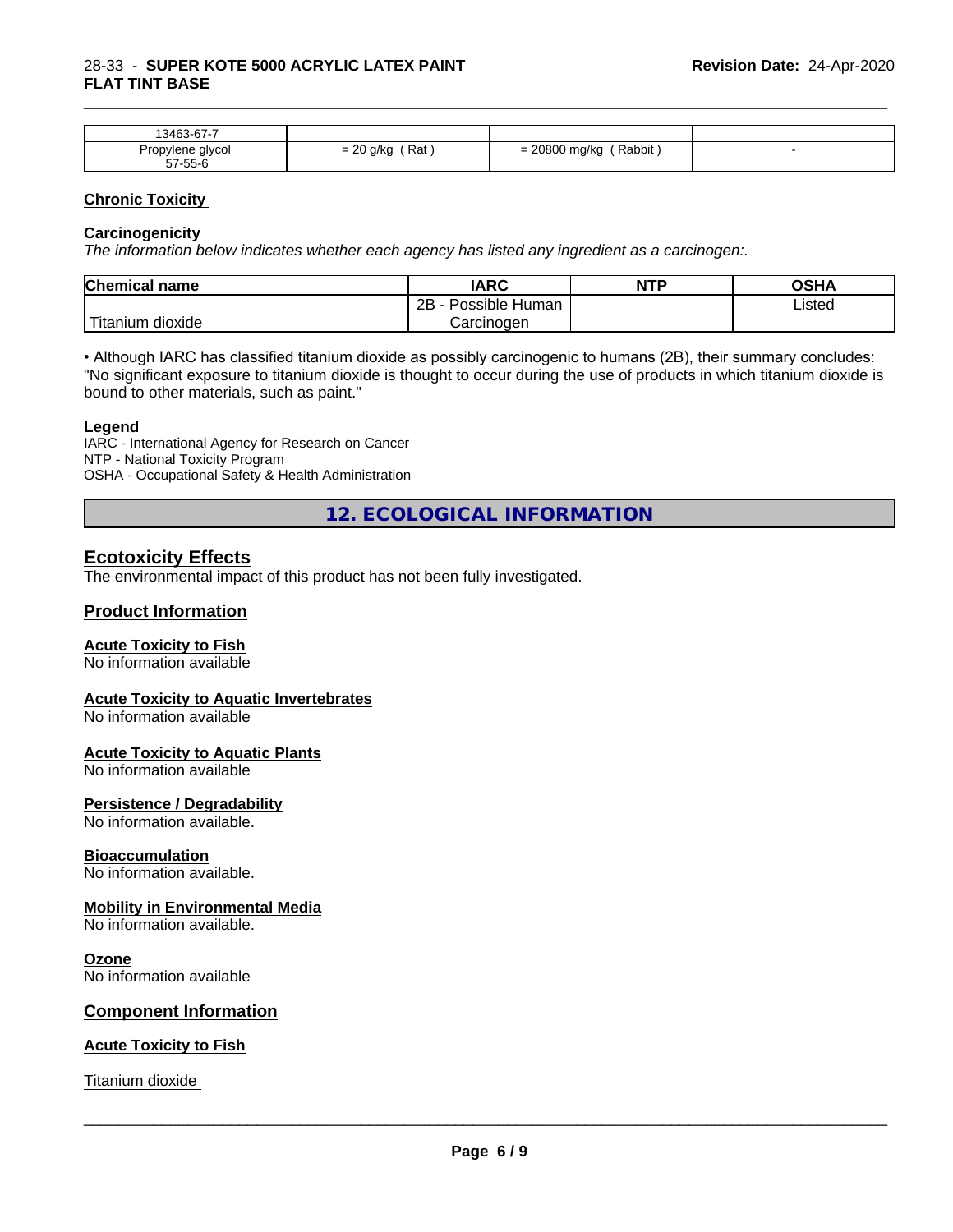$LC50:$  > 1000 mg/L (Fathead Minnow - 96 hr.) Propylene glycol LC50: 710 mg/L (Fathead Minnow - 96 hr.)

### **Acute Toxicity to Aquatic Invertebrates**

### Propylene glycol

EC50: > 10000 mg/L (Daphnia magna - 24 hr.)

#### **Acute Toxicity to Aquatic Plants**

No information available

|                              | 13. DISPOSAL CONSIDERATIONS                                                                                                                                                                                               |
|------------------------------|---------------------------------------------------------------------------------------------------------------------------------------------------------------------------------------------------------------------------|
| <b>Waste Disposal Method</b> | Dispose of in accordance with federal, state, and local regulations. Local<br>requirements may vary, consult your sanitation department or state-designated<br>environmental protection agency for more disposal options. |
|                              | 14. TRANSPORT INFORMATION                                                                                                                                                                                                 |
| <b>DOT</b>                   | Not regulated                                                                                                                                                                                                             |
| <b>ICAO/IATA</b>             | Not regulated                                                                                                                                                                                                             |
| <b>IMDG/IMO</b>              | Not regulated                                                                                                                                                                                                             |
|                              | <b>15. REGULATORY INFORMATION</b>                                                                                                                                                                                         |

\_\_\_\_\_\_\_\_\_\_\_\_\_\_\_\_\_\_\_\_\_\_\_\_\_\_\_\_\_\_\_\_\_\_\_\_\_\_\_\_\_\_\_\_\_\_\_\_\_\_\_\_\_\_\_\_\_\_\_\_\_\_\_\_\_\_\_\_\_\_\_\_\_\_\_\_\_\_\_\_\_\_\_\_\_\_\_\_\_\_\_\_\_

### **International Inventories**

| <b>TSCA: United States</b> | Yes - All components are listed or exempt. |
|----------------------------|--------------------------------------------|
| <b>DSL: Canada</b>         | Yes - All components are listed or exempt. |

### **Federal Regulations**

| SARA 311/312 hazardous categorization |    |  |
|---------------------------------------|----|--|
| Acute health hazard                   | Nο |  |
| Chronic Health Hazard                 | No |  |
| Fire hazard                           | No |  |
| Sudden release of pressure hazard     | Nο |  |
| Reactive Hazard                       | No |  |

### **SARA 313**

Section 313 of Title III of the Superfund Amendments and Reauthorization Act of 1986 (SARA). This product contains a chemical or chemicals which are subject to the reporting requirements of the Act and Title 40 of the Code of Federal Regulations, Part 372:

*None*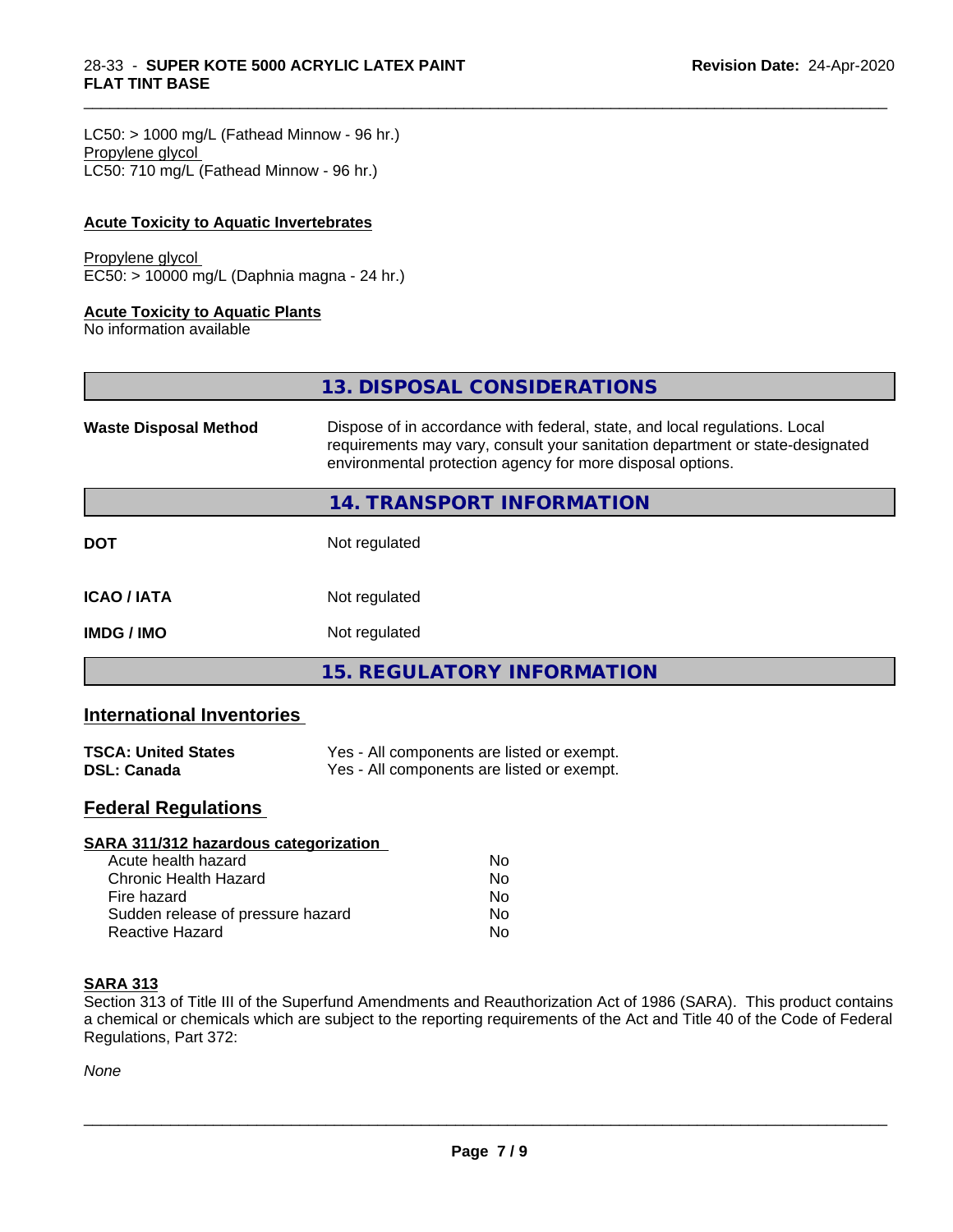#### **Clean Air Act,Section 112 Hazardous Air Pollutants (HAPs) (see 40 CFR 61)**

This product contains the following HAPs:

*None*

### **US State Regulations**

**California Proposition 65**

**AVIMARNING:** Cancer and Reproductive Harm– www.P65warnings.ca.gov

#### **State Right-to-Know**

| <b>Chemical</b><br>name            | aahuealle<br>ıvıa<br>.saunus <del>c</del> us | . Jersev<br><b>Nev</b> | Pennsvlvania |
|------------------------------------|----------------------------------------------|------------------------|--------------|
| _imestone                          |                                              |                        |              |
| --<br><br>dioxide<br>.um<br>itanit |                                              |                        |              |

\_\_\_\_\_\_\_\_\_\_\_\_\_\_\_\_\_\_\_\_\_\_\_\_\_\_\_\_\_\_\_\_\_\_\_\_\_\_\_\_\_\_\_\_\_\_\_\_\_\_\_\_\_\_\_\_\_\_\_\_\_\_\_\_\_\_\_\_\_\_\_\_\_\_\_\_\_\_\_\_\_\_\_\_\_\_\_\_\_\_\_\_\_

#### **Legend**

X - Listed

### **16. OTHER INFORMATION**

| HMIS | Health: 1 | <b>Flammability: 0</b> | <b>Reactivity: 0 PPE: -</b> |  |  |
|------|-----------|------------------------|-----------------------------|--|--|
|------|-----------|------------------------|-----------------------------|--|--|

### **HMIS Legend**

- 0 Minimal Hazard
- 1 Slight Hazard
- 2 Moderate Hazard
- 3 Serious Hazard
- 4 Severe Hazard
- Chronic Hazard

X - Consult your supervisor or S.O.P. for "Special" handling instructions.

*Note: The PPE rating has intentionally been left blank. Choose appropriate PPE that will protect employees from the hazards the material will present under the actual normal conditions of use.*

*Caution: HMISÒ ratings are based on a 0-4 rating scale, with 0 representing minimal hazards or risks, and 4 representing significant hazards or risks. Although HMISÒ ratings are not required on MSDSs under 29 CFR 1910.1200, the preparer, has chosen to provide them. HMISÒ ratings are to be used only in conjunction with a fully implemented HMISÒ program by workers who have received appropriate HMISÒ training. HMISÒ is a registered trade and service mark of the NPCA. HMISÒ materials may be purchased exclusively from J. J. Keller (800) 327-6868.*

 **WARNING!** If you scrape, sand, or remove old paint, you may release lead dust. LEAD IS TOXIC. EXPOSURE TO LEAD DUST CAN CAUSE SERIOUS ILLNESS, SUCH AS BRAIN DAMAGE, ESPECIALLY IN CHILDREN. PREGNANT WOMEN SHOULD ALSO AVOID EXPOSURE.Wear a NIOSH approved respirator to control lead exposure. Clean up carefully with a HEPA vacuum and a wet mop. Before you start, find out how to protect yourself and your family by contacting the National Lead Information Hotline at 1-800-424-LEAD or log on to www.epa.gov/lead.

**Prepared By** Product Stewardship Department